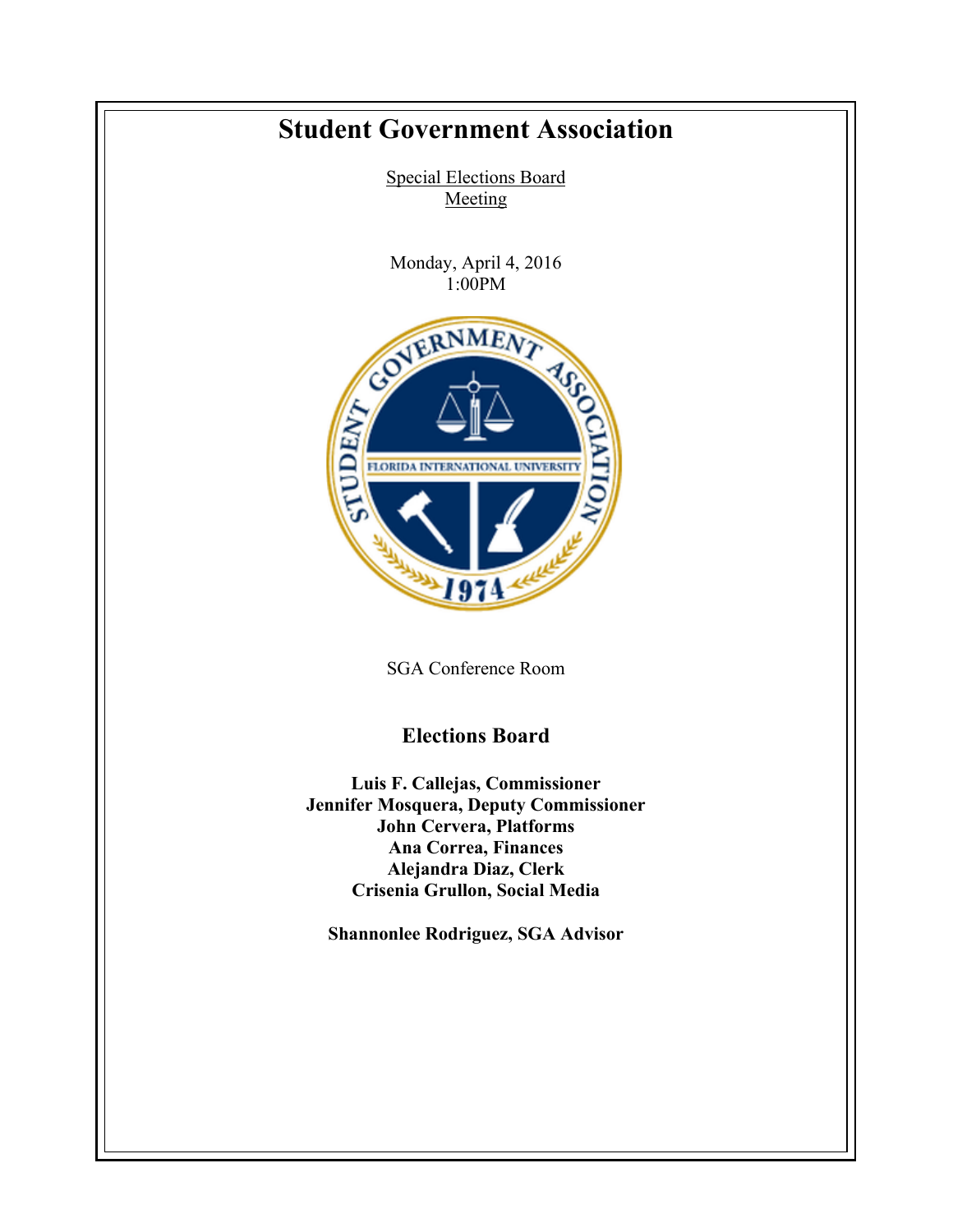## **SPECIAL AGENDA**

## **1. Roll Call 1:47pm**

## **New Business:**

- **2. Violation Submitted by Juan Gilces (FIYOU Party Chairman)**
	- **a. Commissioner held a meeting on Wednesday March 30, 2016 concerning a violation form submission**
	- **b. Gilces alleged that a flyer including an Instagram post relating to the Golden Panther Express from the FIYOU Party is being used by AccessFIU in violation of the Elections Code Section 6.06 (d)(ii).**
	- **c. Board met on Wednesday and voted unanimously to approve violation**
	- **d. Vote:**
		- **Against - 0**
		- **In Favor – 6**
	- **e. Penalty: Email sent at 4:11pm letting AccessFIU know they had to cease ALL campaigning until next day (March 31, 2016) at 1:00pm. Party was also told in person by the Commissioner.**
- **3. Violation Submitted by Leonardo Cosio (AccessFIU Party Chairman)**
	- **a. Alleges FIYOU Party violated SGA Ethics Code by "lying on an Instagram post"**
	- **b. The Instagram post relates to Golden Panther Express and whether or not SGA A&S Fees can be used.**
	- **c. Discussion was held**
	- **d. Vote:**
		- **Against – 6**
		- **In Favor – 0**
	- **e. Penalty: No Penalty, FIYOU is NOT violating the Ethics Code**
- **4. Violation Submitted by Jose Sirven (Former AccessFIU Presidential Candidate)**
	- **a. Alleges FIYOU Party began fundraising in December**
	- **b. Provided evidence of a "Gofundme" page that was supposedly begun by Alian Collazo (FIYOU Presidential Candidate)**
	- **c. Discussion was held**
	- **d. Vote:**
		- $-$  **Against**  $-$  **0**
		- **In Favor – 6**
	- **e. Penalty: Must decrease amount of money to be raised to \$2,250** 
		- **Penalty will be combined with Item below**
- **5. Violation Submitted by Jose Sirven (Former AccessFIU Presidential Candidate)**
	- **a. Alleges Alian Collazo, FIYOU Presidential Candidate, began early campaigning by setting up a "Gofundme" page in December 2015**
	- **b. Provided evidence of the page as mentioned earlier**
	- **c. Discussion was held**
	- **d. Vote:**
		- **Against – 0**
		- **In Favor – 6**
	- **e. Penalty:**